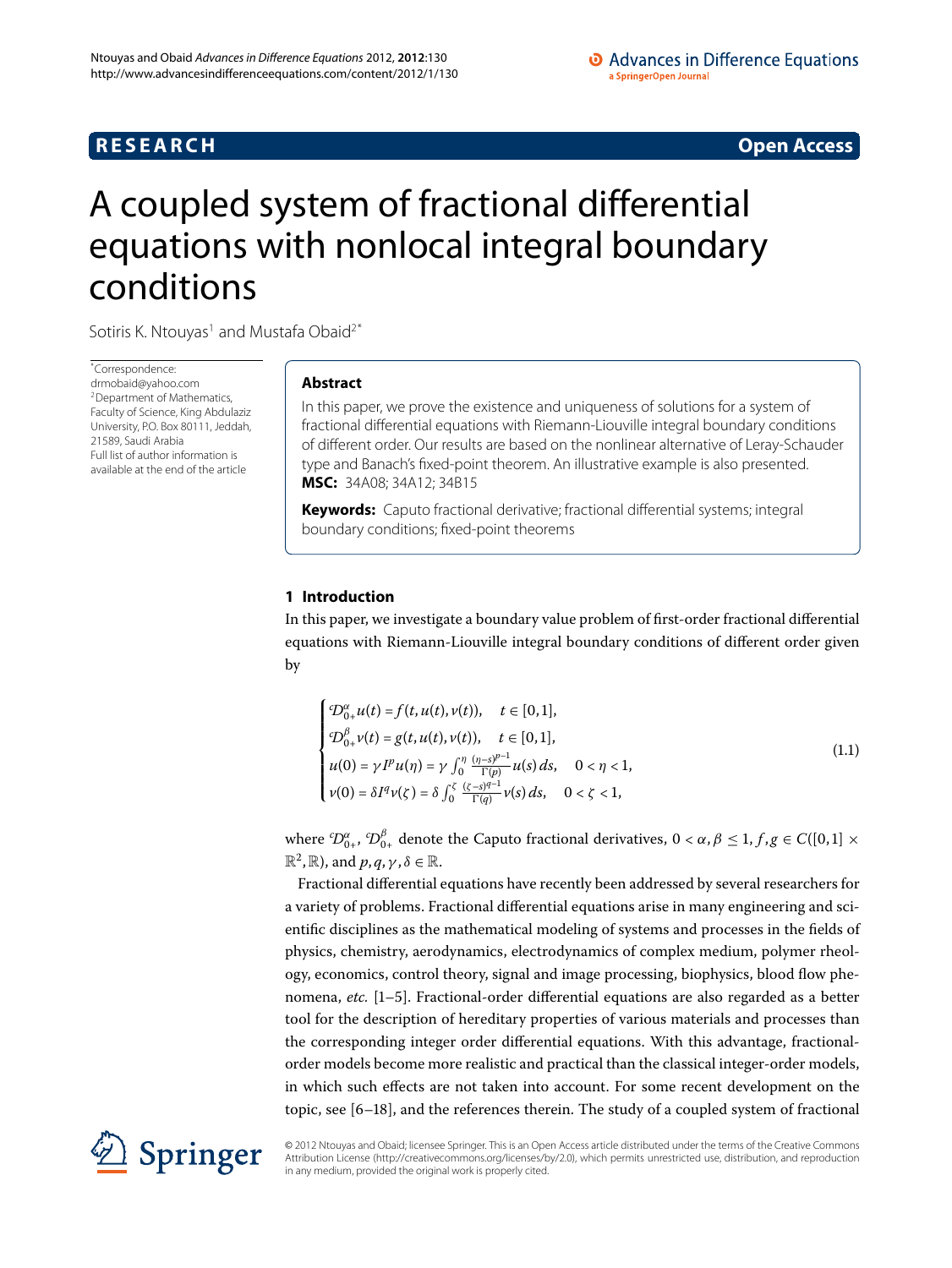<span id="page-1-0"></span>order is also very significant because this kind of system can often occur in applications. The reader is referred to the papers  $[19-22]$  $[19-22]$ , and the references cited therein.

This paper is organized as follows: In Sect. 2, we present some basic materials needed to prove our main results. In Sect. 3, we prove the existence and uniqueness of solutions for the system  $(1.1)$  by applying some standard fixed-point principles.

# **2 Preliminaries**

Let us introduce the space  $X = \{u(t) | u(t) \in C^1([0,1])\}$  endowed with the norm  $||u|| =$  $\max\{|u(t)|, t \in [0,1]\}$ . Obviously,  $(X, \|\cdot\|)$  is a Banach space. Also, let  $Y = \{v(t)|v(t) \in [0,1]\}$  $C^1([0, 1])$ } endowed with the norm  $\|v\| = \max\{|v(t)|, t \in [0, 1]\}$ . The product space  $(X \times$ *Y*,  $||(u, v)||)$  is also a Banach space with norm  $||(u, v)|| = ||u|| + ||v||$ .

For the convenience of the readers, we now present some useful definitions and fundamental facts of fractional calculus  $[1, 4]$  $[1, 4]$  $[1, 4]$  $[1, 4]$ .

**Definition 2.1** For at least *n*-times continuously differentiable function  $g : [0, \infty) \to \mathbb{R}$ , the Caputo derivative of fractional order *q* is defined as

$$
{}^c\!D^q g(t) = \frac{1}{\Gamma(n-q)} \int_0^t (t-s)^{n-q-1} g^{(n)}(s) \, ds, \quad n-1 < q < n, n = [q] + 1,
$$

where [*q*] denotes the integer part of the real number *q*.

**Definition 2.2** The Riemann-Liouville fractional integral of order *q* is defined as

$$
I^{q}g(t) = \frac{1}{\Gamma(q)} \int_0^t \frac{g(s)}{(t-s)^{1-q}} ds, \quad q > 0,
$$

<span id="page-1-1"></span>provided the integral exists.

The following lemmas gives some properties of Riemann-Liouville fractional integrals and Caputo fractional derivative [\[](#page-7-2)1].

**Lemma 2.3** Let  $p, q \ge 0, f \in L_1[a, b]$ . Then  $I^pI^qf(t) = I^{p+q}f(t)$  and  $D^qI^qf(t) = f(t)$ , for all  $t \in [a, b]$ .

**Lemma 2.4** Let  $\beta > \alpha > 0, f \in L_1[a, b]$ . Then ' $D^{\alpha}I^{\beta}f(t) = I^{\beta-\alpha}f(t)$ , for all  $t \in [a, b]$ .

To define the solution of the boundary value problem (1.1), we need the following lemma, which deals with a linear variant of the problem  $(1.1)$  $(1.1)$  $(1.1)$ .

**Lemma 2.5** Let  $\gamma \neq \frac{\Gamma(p+1)}{n^p}$ . Then for a given  $g \in C([0,1], \mathbb{R})$ , the solution of the fractional *differential equation*

<span id="page-1-2"></span>
$$
{}^{c}D^{\alpha}x(t) = g(t), \quad 0 < \alpha \le 1 \tag{2.1}
$$

*subject to the boundary condition*

$$
x(0) = \gamma I^{p} x(\eta) = \gamma \int_0^{\eta} \frac{(\eta - s)^{p-1}}{\Gamma(p)} x(s) ds, \quad 0 < \eta < 1
$$
 (2.2)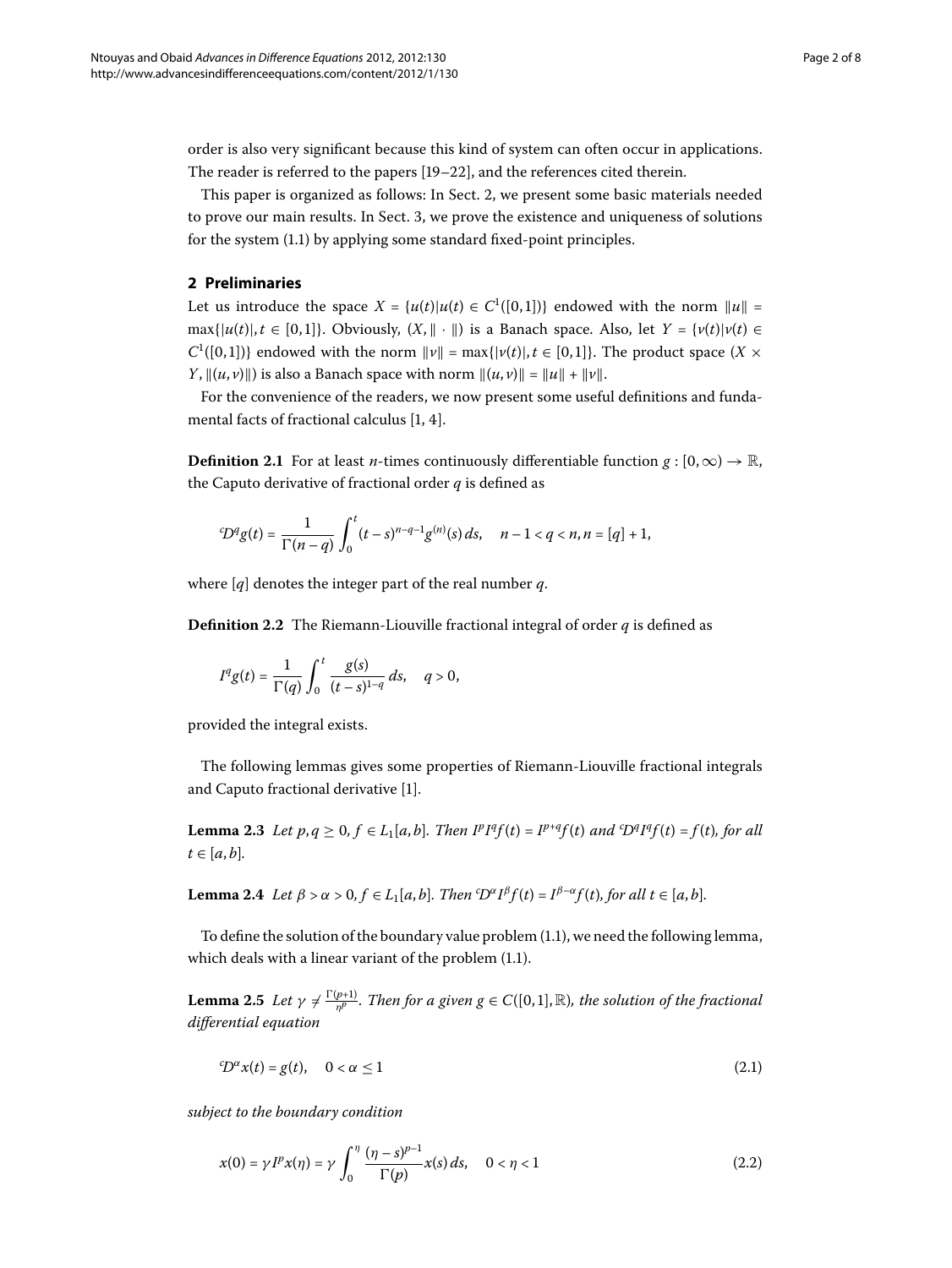<span id="page-2-5"></span> $\Box$ 

<span id="page-2-2"></span>*is given by*

<span id="page-2-1"></span>
$$
x(t) = \frac{1}{\Gamma(\alpha)} \int_0^t (t-s)^{\alpha-1} g(s) ds
$$
  
+ 
$$
\frac{\gamma \Gamma(p+1)}{\Gamma(p+1) - \gamma \eta^p} \int_0^\eta \frac{(\eta-s)^{p+\alpha-1}}{\Gamma(p+\alpha)} g(s) ds, \quad t \in [0,1].
$$
 (2.3)

*Proof* For some constant  $c_0 \in \mathbb{R}$ , we have [\[](#page-7-2)1]

$$
x(t) = \int_0^t \frac{(t-s)^{\alpha-1}}{\Gamma(\alpha)} g(s) ds - c_0.
$$
 (2.4)

Using the Riemann-Liouville integral of order  $p$  for  $(2.4)$ , we have

$$
I^{p}x(t) = \int_0^t \frac{(t-s)^{p-1}}{\Gamma(p)} \left[ \int_0^s \frac{(s-r)^{\alpha-1}}{\Gamma(\alpha)} g(r) dr - c_0 \right] ds
$$
  
=  $I^{p}I^{\alpha}g(t) - c_0 \frac{t^p}{\Gamma(p+1)} = I^{p+\alpha}g(t) - c_0 \frac{t^p}{\Gamma(p+1)},$ 

<span id="page-2-0"></span>where we have used Lemma 2[.](#page-1-2)3. Using the condition  $(2.2)$  in the above expression, we get

$$
c_0=-\frac{\gamma\Gamma(p+1)}{\Gamma(p+1)-\gamma\eta^p}I^{p+\alpha}g(\eta).
$$

<span id="page-2-4"></span><span id="page-2-3"></span>Substituting the value of  $c_0$  in (2.4), we obtain (2.3).

# **3 Main results**

For the sake of convenience, we set

$$
M_1 = \frac{1}{\Gamma(\alpha+1)} + \frac{|\gamma|\eta^{p+\alpha}\Gamma(p+1)}{\Gamma(p+q+1)|\Gamma(p+1) - \gamma\eta^p|},
$$
\n(3.1)

$$
M_2 = \frac{1}{\Gamma(\beta + 1)} + \frac{|\delta|\zeta^{q+\beta}\Gamma(q+1)}{\Gamma(q+\beta+1)|\Gamma(q+1) - \delta\zeta^q|}
$$
(3.2)

and

$$
M_0 = \min\{1 - (M_1k_1 + M_2\lambda_1), 1 - (M_1k_2 + M_2\lambda_2)\}.
$$
\n(3.3)

Define the operator  $T: X \times Y \rightarrow X \times Y$  by

$$
T(u, v)(t)
$$
\n
$$
= \left(T_1(u, v)(t)\right)
$$
\n
$$
= \left(\frac{T_1(u, v)(t)}{T_2(u, v)(t)}\right)
$$
\n
$$
= \left(\frac{\frac{1}{\Gamma(\alpha)}\int_0^t (t-s)^{\alpha-1}f(s, u(s), v(s)) ds + \frac{\gamma \Gamma(\rho+1)}{\Gamma(\rho+1)-\gamma\eta^{\alpha}}\int_0^{\eta} \frac{(\eta-s)^{\rho+\alpha-1}}{\Gamma(\rho+\alpha)}f(s, u(s), v(s)) ds}{\frac{\delta \Gamma(\rho+1)}{\Gamma(\rho+1)-\delta\zeta^{\beta}}\int_0^{\zeta} \frac{(\zeta-s)^{\alpha+\beta-1}}{\Gamma(\alpha+\beta)}g(s, u(s), v(s)) ds}\right).
$$

The first result is based on Leray-Schauder alternative.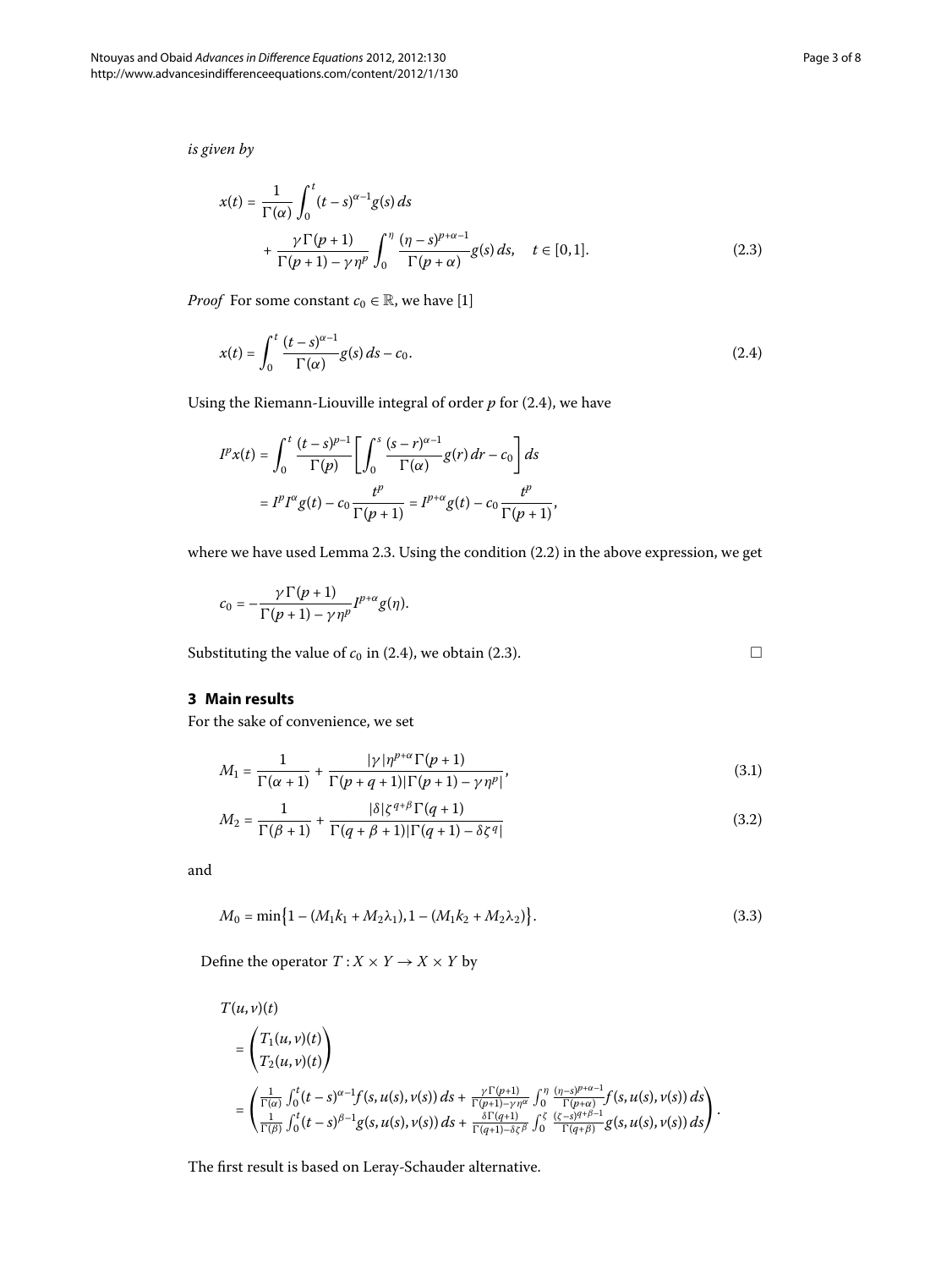<span id="page-3-0"></span>**Lemma 3.1** (Leray-Schauder alternative, [23[\]](#page-7-9) p.4) *Let*  $F: E \to E$  *be a completely continuous operator (i.e., a map that restricted to any bounded set in E is compact). Let*

$$
\mathcal{E}(F) = \{x \in E : x = \lambda F(x) \text{ for some } 0 < \lambda < 1\}.
$$

*Then either the set*  $\mathcal{E}(F)$  *is unbounded, or F has at least one fixed point.* 

**Theorem 3.2** Suppose that  $\gamma \neq \frac{\Gamma(p+1)}{p^p}$  and  $\delta \neq \frac{\Gamma(q+1)}{\zeta^q}$ . Assume that there exist real constants  $k_i$ ,  $\lambda_i \ge 0$  (*i* = 1, 2) and  $k_0 > 0$ ,  $\lambda_0 > 0$  such that  $\forall x_i \in \mathbb{R}$  (*i* = 1, 2), we have

$$
|f(t, x_1, x_2)| \le k_0 + k_1 |x_1| + k_2 |x_2|,
$$
  

$$
|g(t, x_1, x_2)| \le \lambda_0 + \lambda_1 |x_1| + \lambda_2 |x_2|.
$$

*In addition, it is assumed that*

$$
M_1k_1+M_2\lambda_1<1\quad and\quad M_1k_2+M_2\lambda_2<1,
$$

where  $M_1$  and  $M_2$  are given by (3[.](#page-2-4)1) and (3.2), respectively. Then the boundary value prob*lem ([.](#page-0-1)) has at least one solution.*

*Proof* First, we show that the operator  $T : X \times Y \to X \times Y$  is completely continuous. By continuity of functions  $f$  and  $g$ , the operator  $T$  is continuous.

Let  $\Omega \subset X \times Y$  be bounded. Then there exist positive constants  $L_1$  and  $L_2$  such that

$$
\big|f(t,u(t),v(t))\big|\leq L_1,\qquad \big|g\big(t,u(t),v(t)\big)\big|\leq L_2,\quad \forall (u,v)\in\Omega.
$$

Then for any  $(u, v) \in \Omega$ , we have

$$
\begin{aligned} \left|T_1(u,v)(t)\right| &\leq \frac{1}{\Gamma(\alpha)} \int_0^t (t-s)^{\alpha-1} \left|f\left(s,u(s),v(s)\right)\right| ds \\ &+ \frac{|\gamma|\Gamma(p+1)}{|\Gamma(p+1)-\gamma\eta^p|} \int_0^\eta \frac{(\eta-s)^{p+\alpha-1}}{\Gamma(p+\alpha)} \left|f\left(s,u(s),v(s)\right)\right| ds \\ &\leq L_1 \left\{\frac{1}{\Gamma(\alpha+1)} + \frac{|\gamma|\eta^{p+\alpha}\Gamma(p+1)}{\Gamma(p+q+1)|\Gamma(p+1)-\gamma\eta^p|}\right\} = L_1 M_1. \end{aligned}
$$

Similarly, we get

$$
\|T_2(u,v)\| \leq L_2 \left\{ \frac{1}{\Gamma(\beta+1)} + \frac{|\delta| \zeta^{q+\beta} \Gamma(q+1)}{\Gamma(q+\beta+1) |\Gamma(q+1)-\delta \zeta^q|} \right\} = L_2 M_2,
$$

Thus, it follows from the above inequalities that the operator *T* is uniformly bounded. Next, we show that *T* is equicontinuous. Let  $0 \le t_1 \le t_2 \le 1$ . Then we have

$$
\begin{aligned} \left| T_1(u(t_2), v(t_2)) - T_1(u(t_1), v(t_1)) \right| \\ &= \left| \int_0^{t_2} \frac{(t_2 - s)^{\alpha - 1}}{\Gamma(\alpha)} f(s, u(s), v(s)) \, ds - \int_0^{t_1} \frac{(t_1 - s)^{\alpha - 1}}{\Gamma(\alpha)} f(s, u(s), v(s)) \, ds \right| \end{aligned}
$$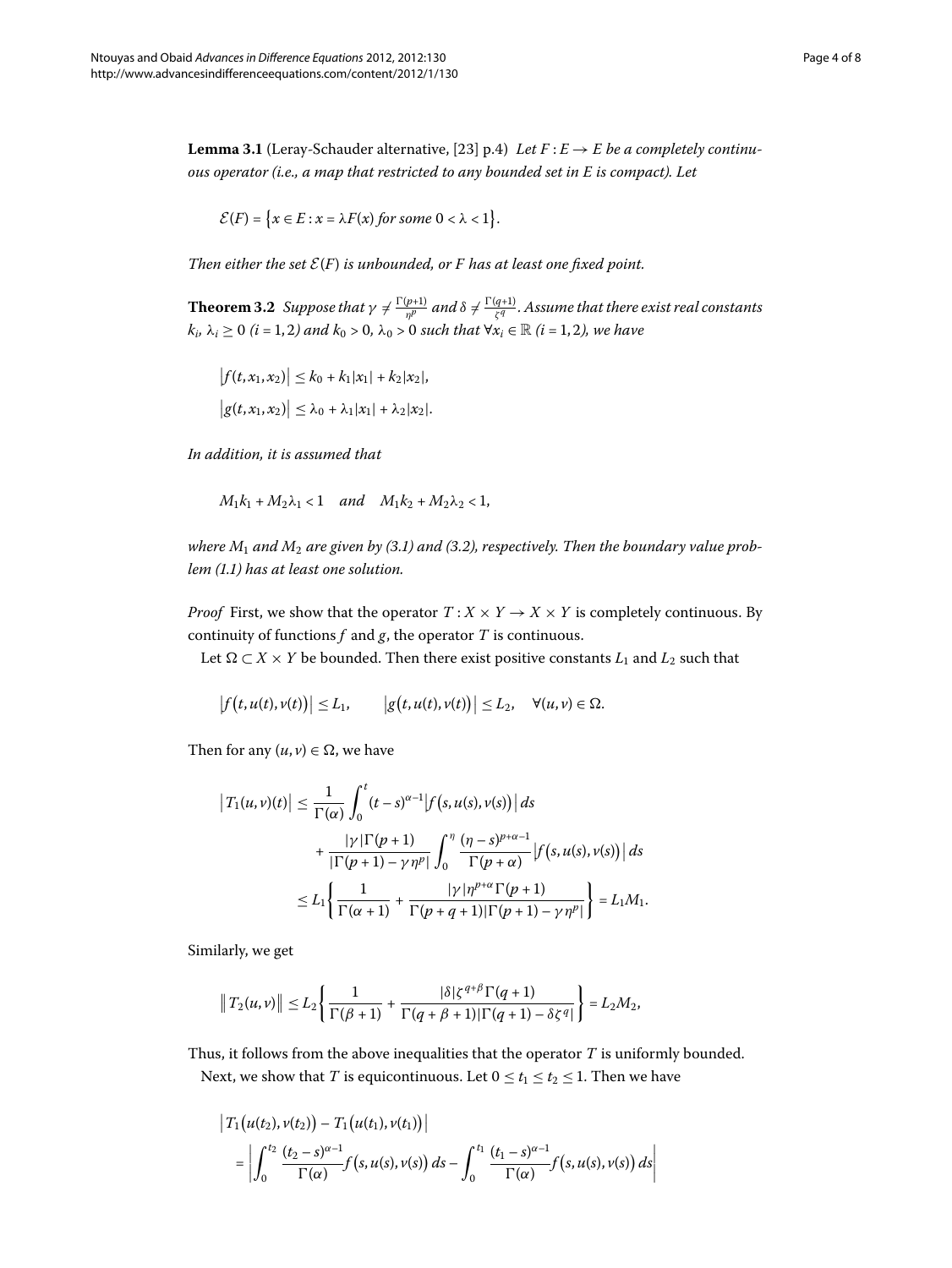$$
\leq \frac{L_1}{\Gamma(\alpha)} \left| \int_0^{t_1} \left[ (t_2 - s)^{\alpha - 1} - (t_1 - s)^{\alpha - 1} \right] ds + \int_{t_1}^{t_2} (t_2 - s)^{\alpha - 1} ds \right|
$$
  

$$
\leq \frac{L_1}{\Gamma(\alpha + 1)} (t_2^{\alpha} - t_1^{\alpha}).
$$

Analogously, we can obtain

$$
\begin{aligned} \left| T_2(u(t_2), v(t_2)) - T_2(u(t_1), v(t_1)) \right| \\ &\leq \frac{L_2}{\Gamma(\beta)} \left| \int_0^{t_1} \left[ (t_2 - s)^{\beta - 1} - (t_1 - s)^{\beta - 1} \right] ds + \int_{t_1}^{t_2} (t_2 - s)^{\beta - 1} ds \right| \\ &\leq \frac{L_2}{\Gamma(\beta + 1)} (t_2^{\beta} - t_1^{\beta}). \end{aligned}
$$

Therefore, the operator  $T(u, v)$  is equicontinuous, and thus the operator  $T(u, v)$  is completely continuous.

Finally, it will be verified that the set  $\mathcal{E} = \{(u, v) \in X \times Y | (u, v) = \lambda T(u, v), 0 \le \lambda \le 1 \}$  is bounded. Let  $(u, v) \in \mathcal{E}$ , then  $(u, v) = \lambda T(u, v)$ . For any  $t \in [0, 1]$ , we have

$$
u(t) = \lambda T_1(u,v)(t), \qquad v(t) = \lambda T_2(u,v)(t).
$$

Then

$$
|u(t)| \leq \left\{\frac{1}{\Gamma(\alpha+1)} + \frac{|\gamma|\eta^{p+\alpha}\Gamma(p+1)}{\Gamma(p+q+1)|\Gamma(p+1)-\gamma\eta^p|}\right\} (k_0 + k_1|u(t)| + k_2|\nu(t)|)
$$

and

$$
\big|\nu(t)\big|\leq\Bigg\{\frac{1}{\Gamma(\beta+1)}+\frac{|\delta|\zeta^{q+\beta}\Gamma(q+1)}{\Gamma(q+\beta+1)|\Gamma(q+1)-\delta\zeta^{q}|}\Bigg\}\big(\lambda_0+\lambda_1\big|u(t)\big|+\lambda_2\big|\nu(t)\big|\big).
$$

Hence, we have

$$
||u|| \leq M_1 (k_0 + k_1 ||u|| + k_2 ||v||)
$$

and

$$
\|\nu\| \le M_2(\lambda_0 + \lambda_1 \|\mu\| + \lambda_2 \|\nu\|),
$$

which imply that

$$
||u|| + ||v|| = (M_1k_0 + M_2\lambda_0) + (M_1k_1 + M_2\lambda_1)||u|| + (M_1k_2 + M_2\lambda_2)||v||.
$$

Consequently,

$$
|| (u,v)|| \leq \frac{M_1k_0 + M_2\lambda_0}{M_0},
$$

for any  $t \in [0, 1]$ , where  $M_0$  is defined by (3.3), which proves that  $\mathcal E$  is bounded. Thus, by Lemma 3[.](#page-3-0)1, the operator *T* has at least one fixed point. Hence, the boundary value problem (1[.](#page-0-1)1) has at least one solution. The proof is complete.  $\Box$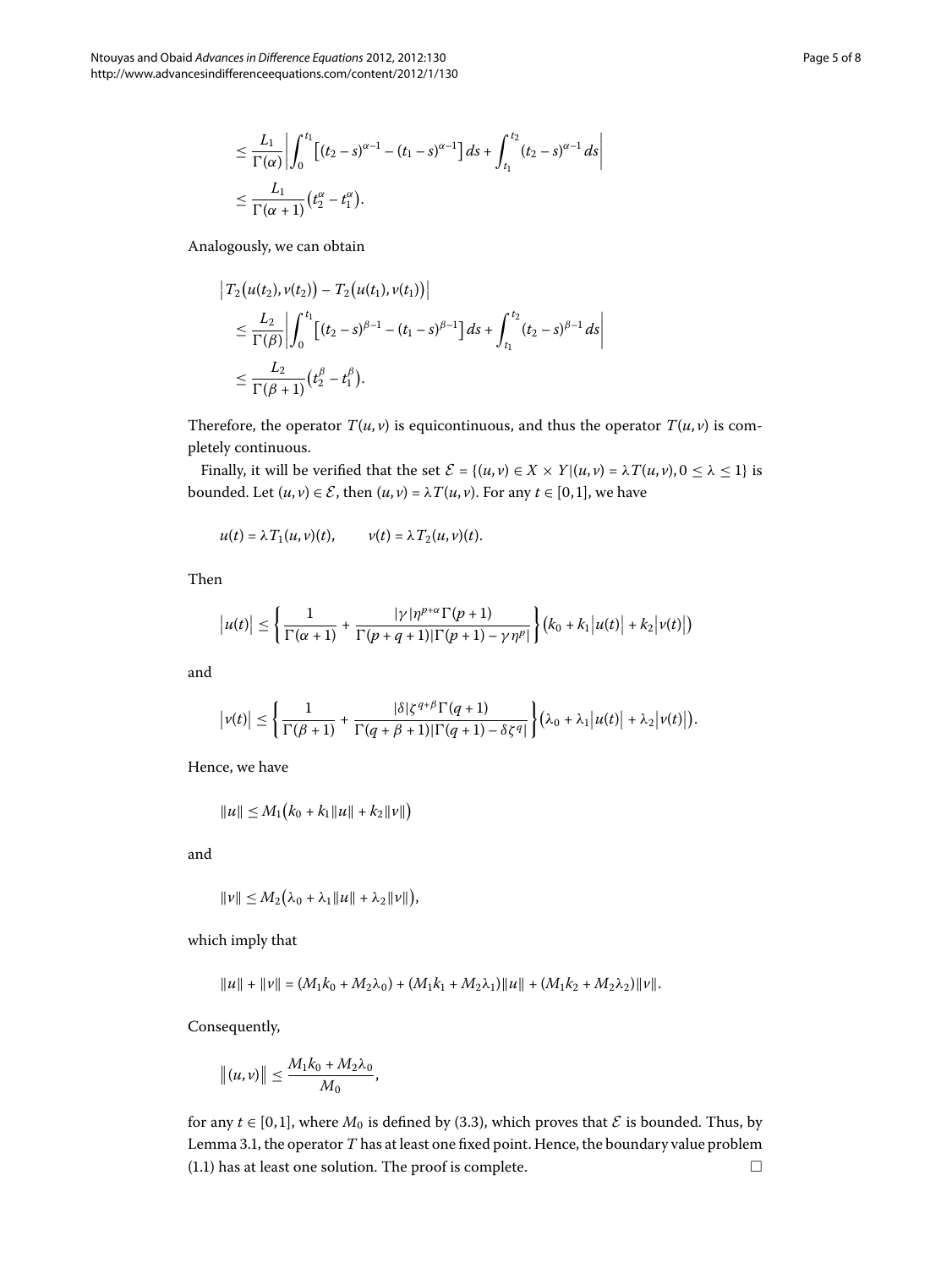<span id="page-5-0"></span>In the second result, we prove existence and uniqueness of solutions of the boundary value problem (1.1) via Banach's contraction principle.

**Theorem 3.3** Assume that  $f, g : [0,1] \times \mathbb{R}^2 \to \mathbb{R}$  are continuous functions and there exist *constants*  $m_i$ *,*  $n_i$ *, i* = 1, 2 *such that for all t*  $\in$  [0,1] *and u<sub>i</sub>*,  $v_i \in \mathbb{R}$ *, i* = 1, 2*,* 

$$
\left|f(t,u_1,u_2)-f(t,v_1,v_2)\right|\leq m_1|u_1-v_1|+m_2|u_2-v_2|
$$

*and*

$$
|g(t,u_1,u_2)-g(t,v_1,v_2)|\leq n_1|u_1-v_1|+n_2|u_2-v_2|.
$$

*In addition, assume that*

$$
M_1(m_1 + m_2) + M_2(n_1 + n_2) < 1,
$$

where  $M_1$  and  $M_2$  are given by (3[.](#page-2-4)1) and (3.2), respectively. Then the boundary value prob*lem ([.](#page-0-1)) has a unique solution.*

*Proof* Define  $\sup_{t \in [0,1]} f(t, 0, 0) = N_1 < \infty$  and  $\sup_{t \in [0,1]} g(t, 0, 0) = N_2 < \infty$  such that

$$
r \geq \frac{N_1M_1 + N_2M_2}{1 - M_1(m_1 + m_2) - M_2(n_1 + n_2)}.
$$

We show that  $TB_r \subset B_r$ , where  $B_r = \{(u, v) \in X \times Y : ||(u, v)|| \leq r\}.$ 

For  $(u, v) \in B_r$ , we have

$$
\begin{split}\n\left|T_{1}(u,v)(t)\right| \\
&\leq \frac{1}{\Gamma(\alpha)}\int_{0}^{t}(t-s)^{\alpha-1}\left|f\left(s,u(s),v(s)\right)\right|ds \\
&+\frac{|\gamma|\Gamma(p+1)}{|\Gamma(p+1)-\gamma\eta^{p}|}\int_{0}^{\eta}\frac{(\eta-s)^{p+\alpha-1}}{\Gamma(p+\alpha)}\left|f\left(s,u(s),v(s)\right)\right|ds \\
&\leq \frac{1}{\Gamma(\alpha)}\int_{0}^{t}(t-s)^{\alpha-1}\left(\left|f\left(s,u(s),v(s)\right)-f(t,0,0)\right|+\left|f(t,0,0)\right|\right)ds \\
&+\frac{|\gamma|\Gamma(p+1)}{|\Gamma(p+1)-\gamma\eta^{p}|}\int_{0}^{\eta}\frac{(\eta-s)^{p+\alpha-1}}{\Gamma(p+\alpha)}\left(\left|f\left(s,u(s),v(s)\right)-f(t,0,0)\right|+\left|f(t,0,0)\right|\right)ds \\
&\leq \left\{\frac{1}{\Gamma(\alpha+1)}+\frac{|\gamma|\eta^{p+\alpha}\Gamma(p+1)}{\Gamma(p+q+1)|\Gamma(p+1)-\gamma\eta^{p}|}\right\}(m_{1}\|u\|+m_{2}\|v\|+N_{1}) \\
&\leq M_{1}\left[(m_{1}+m_{2})r+N_{1}\right].\n\end{split}
$$

Hence,

$$
||T_1(u,v)(t)|| \leq M_1 [(m_1+m_2)r+N_1].
$$

In the same way, we can obtain that

$$
||T_2(u,v)(t)|| \leq M_2[(n_1+n_2)r+N_2].
$$

Consequently,  $||T(u, v)(t)|| \leq r$ .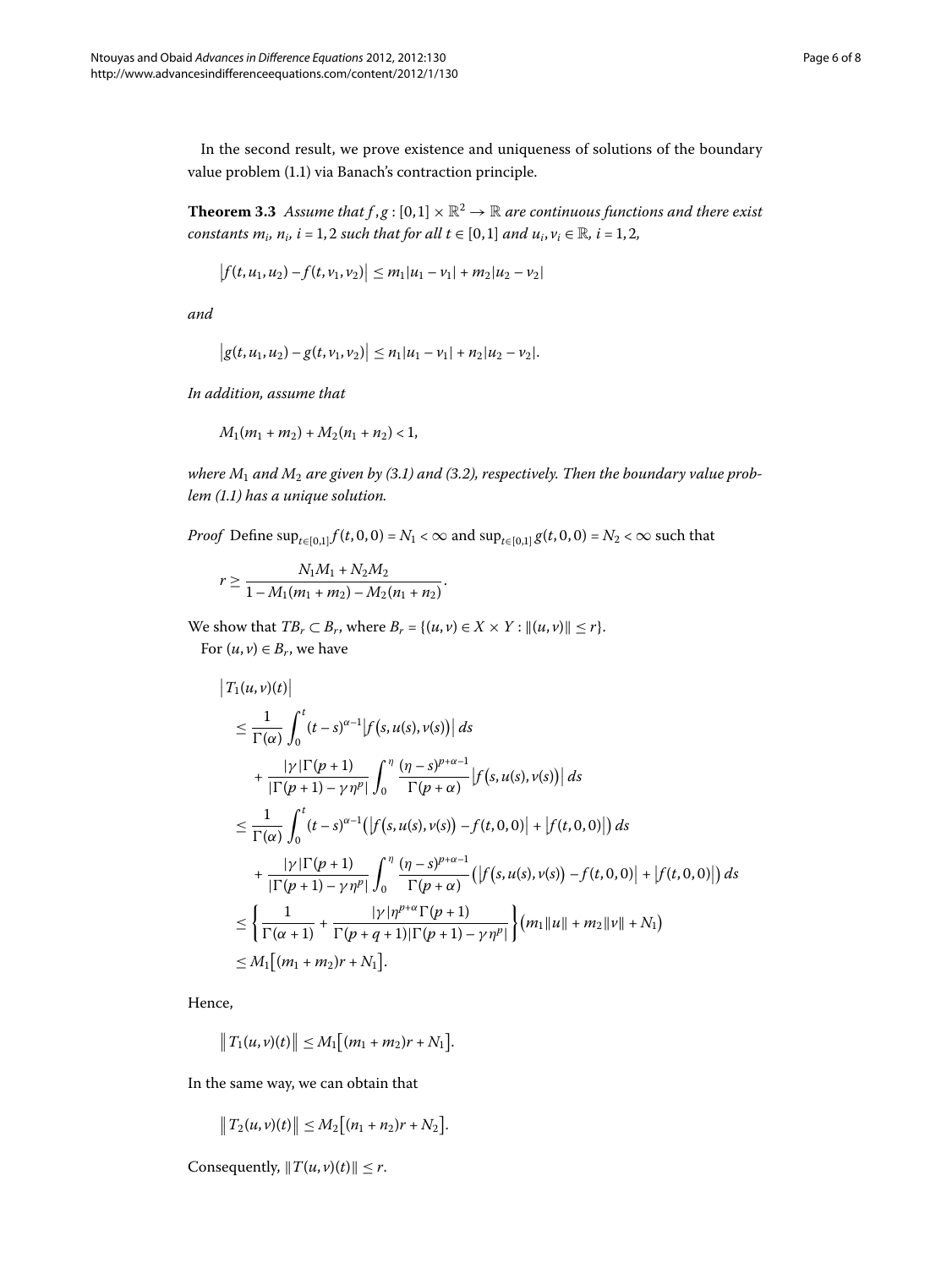Now for  $(u_2, v_2)$ ,  $(u_1, v_1) \in X \times Y$ , and for any *t* ∈ [0,1], we get

$$
\begin{split}\n\left|T_{1}(u_{2},v_{2})(t)-T_{1}(u_{1},v_{1})(t)\right| \\
&\leq\frac{1}{\Gamma(\alpha)}\int_{0}^{t}(t-s)^{\alpha-1}\left|f\left(s,u_{2}(s),v_{2}(s)\right)-f\left(s,u_{1}(s),v_{1}(s)\right)\right|ds \\
&+\frac{|\gamma|\Gamma(p+1)}{|\Gamma(p+1)-\gamma\eta^{p}|}\int_{0}^{\eta}\frac{(\eta-s)^{p+\alpha-1}}{\Gamma(p+\alpha)}\left|f\left(s,u_{2}(s),v_{2}(s)\right)-f\left(s,u_{1}(s),v_{1}(s)\right)\right|ds \\
&\leq\left\{\frac{1}{\Gamma(\alpha+1)}+\frac{|\gamma|\eta^{p+\alpha}\Gamma(p+1)}{\Gamma(p+q+1)|\Gamma(p+1)-\gamma\eta^{p}|}\right\}\left(m_{1}|u_{2}-u_{1}|+m_{2}|v_{2}-v_{1}|\right) \\
&\leq M_{1}(m_{1}|u_{2}-u_{1}|+m_{2}|v_{2}-v_{1}|)\n\end{split}
$$

and consequently we obtain

<span id="page-6-1"></span><span id="page-6-0"></span>
$$
\|T_1(u_2,\nu_2)(t)-T_1(u_1,\nu_1)\| \leq M_1(m_1+m_2)\big(\|u_2-u_1\|+\|v_2-v_1\|\big).
$$
 (3.4)

Similarly,

$$
\|T_2(u_2,\nu_2)(t)-T_2(u_1,\nu_1)\|\leq M_2(n_1+n_2)\big(\|u_2-u_1\|+\|\nu_2-\nu_1\|\big). \hspace{1.5cm} (3.5)
$$

It follows from  $(3.4)$  and  $(3.5)$  that

<span id="page-6-2"></span>
$$
||T(u_2,v_2)(t)-T(u_1,v_1)(t)|| \leq [M_1(m_1+m_2)+M_2(n_1+n_2)] (||u_2-u_1||+||v_2-v_1||).
$$

Since  $M_1(m_1 + m_2) + M_2(n_1 + n_2) < 1$ , therefore, *T* is a contraction operator. So, by Banach's fixed-point theorem, the operator *T* has a unique fixed point, which is the unique solution of problem  $(1.1)$  $(1.1)$  $(1.1)$ . This completes the proof.  $\Box$ 

**Example 3.4** Consider the following system of fractional boundary value problem:

$$
\begin{cases}\n\mathcal{D}^{1/2}x(t) = \frac{1}{4(t+2)^2} \frac{|u(t)|}{1+|u(t)|} + 1 + \frac{1}{16} \sin^2 v(t), \quad t \in [0,1], \\
\mathcal{D}^{1/2}x(t) = \frac{1}{32\pi} \sin(2\pi u(t)) + \frac{|v(t)|}{16(1+|v(t)|)} + \frac{1}{2}, \quad t \in [0,1], \\
u(0) = \sqrt{3}I^{3/2}u(\frac{1}{3}), \\
v(0) = \sqrt{2}I^{1/2}v(\frac{1}{2}).\n\end{cases} (3.6)
$$

Here,  $\alpha = 1/2$ ,  $\gamma = \sqrt{3}$ ,  $p = 3/2$ ,  $\eta = 1/3$ ,  $\beta = 1/2$ ,  $\delta = \sqrt{2}$ ,  $q = 1/2$ ,  $\zeta = 1/2$ , and  $f(t, u, v) =$  $\frac{1}{4(t+2)^2} \frac{|u|}{1+|u|} + 1 + \frac{1}{8} \sin^2 \nu$  and  $g(t, u, v) = \frac{1}{32\pi} \sin(2\pi u) + \frac{|\nu|}{16(1+|v|)} + \frac{1}{2}$ . Note that  $\gamma = \sqrt{3} \neq$  $\Gamma(p + 1)/\eta^p = \Gamma(5/2)/(1/3)^{3/2}$  and  $\delta = \sqrt{2} \neq \Gamma(q + 1)/\zeta^q = \Gamma(3/2)/(1/2)^{1/2}$ . Furthermore,  $|f(t, u_1, u_2) - f(t, v_1, v_2)| \leq \frac{1}{16}|u_1 - u_2| + \frac{1}{16}|v_1 - v_2|, |g(t, u_1, u_2) - g(t, v_1, v_2)| \leq \frac{1}{16}|u_1 - u_2| +$  $\frac{1}{16}|\nu_1 - \nu_2|$ , and

$$
M_1(m_1 + m_2) + M_2(n_1 + n_2) = \frac{1}{8} \left\{ \frac{2}{\sqrt{\pi}} + \frac{\sqrt{3\pi}}{2(9\sqrt{\pi} - 4)} \right\} + \frac{1}{16} \left\{ \frac{2}{\sqrt{\pi}} + \frac{\sqrt{2\pi}}{2(2 - \sqrt{\pi})} \right\}
$$
  

$$
\approx 0.712679 < 1.
$$